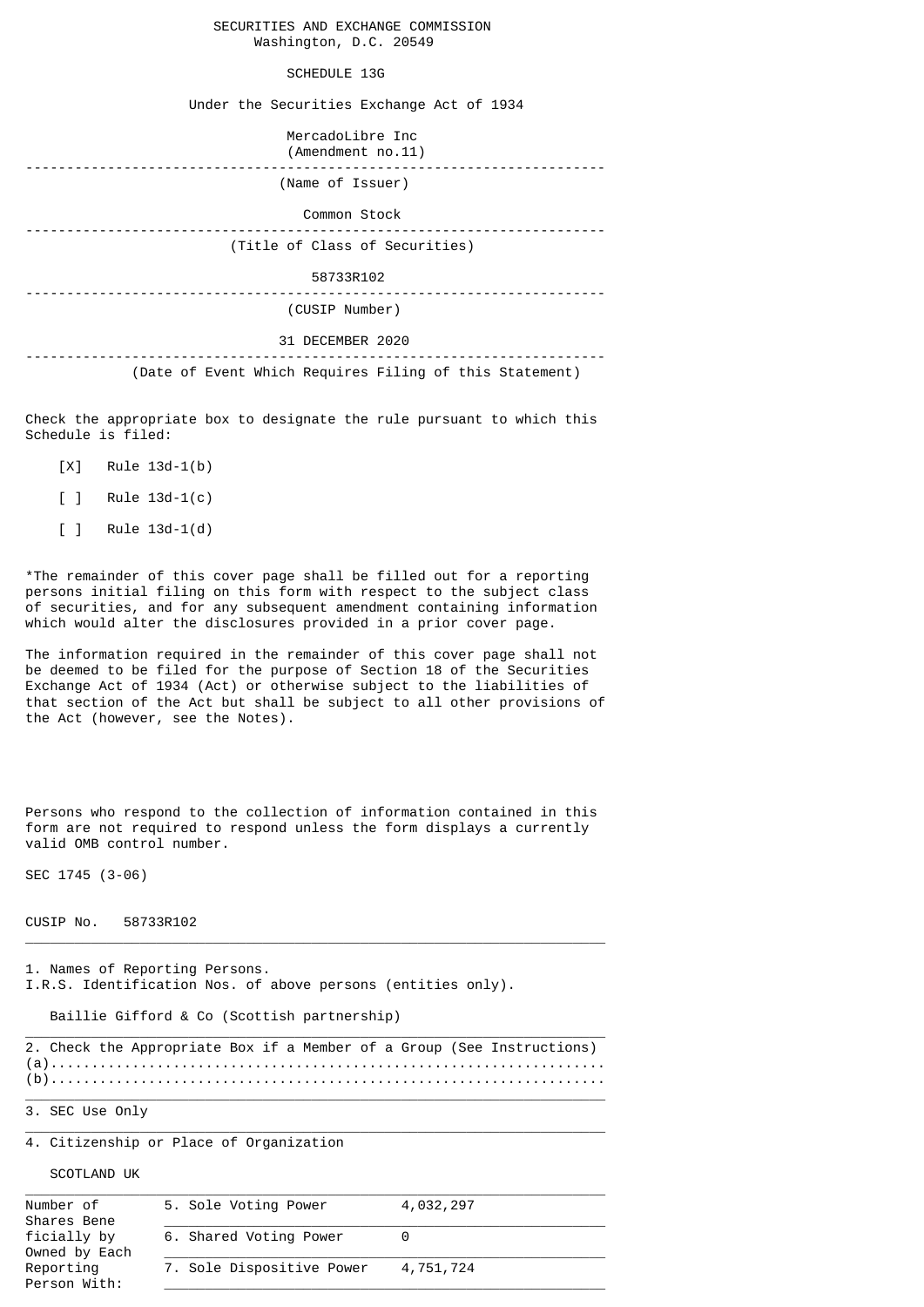\_\_\_\_\_\_\_\_\_\_\_\_\_\_\_\_\_\_\_\_\_\_\_\_\_\_\_\_\_\_\_\_\_\_\_\_\_\_\_\_\_\_\_\_\_\_\_\_\_\_\_\_\_\_\_\_\_\_\_\_\_\_\_\_\_\_\_\_\_\_\_

|                                                       | 9. Aggregate Amount Beneficially Owned by Each Reporting Person                                                                                                                    | 4,751,724                                                               |       |  |  |
|-------------------------------------------------------|------------------------------------------------------------------------------------------------------------------------------------------------------------------------------------|-------------------------------------------------------------------------|-------|--|--|
|                                                       | 10. Check if the Aggregate Amount in Row (9) Excludes Certain Shares<br>(See Instructions)                                                                                         |                                                                         |       |  |  |
| 11. Percent of Class Represented by Amount in Row (9) |                                                                                                                                                                                    |                                                                         | 9.55% |  |  |
|                                                       | 12. Type of Reporting Person (See Instructions)                                                                                                                                    |                                                                         | IΑ    |  |  |
| Item 1.                                               |                                                                                                                                                                                    |                                                                         |       |  |  |
|                                                       | (a) Name of Issuer<br>(b) Address of Issuers Principal Executive Offices                                                                                                           | MercadoLibre Inc                                                        |       |  |  |
|                                                       | Arias 3751, 7th Floor<br>Buenos Aires, C1430CRG<br>Argentina                                                                                                                       |                                                                         |       |  |  |
| Item 2.                                               | (a) Name of Person Filing                                                                                                                                                          | Baillie Gifford & Co                                                    |       |  |  |
|                                                       | (b) Address of Principal Business Office or, if none, Residence                                                                                                                    |                                                                         |       |  |  |
|                                                       |                                                                                                                                                                                    | Calton Square<br>1 Greenside Row<br>Edinburgh EH1 3AN<br>Scotland<br>UK |       |  |  |
|                                                       | (c) Citizenship                                                                                                                                                                    | Scotland UK                                                             |       |  |  |
|                                                       | (d) Title of Class of Securities                                                                                                                                                   | Common Stock                                                            |       |  |  |
|                                                       | (e) CUSIP Number                                                                                                                                                                   | 58733R102                                                               |       |  |  |
|                                                       | Item 3. If this statement is filed pursuant to rule 240.13d-1(b) or<br>$240.13d-2(b)$ or (c), check whether the person filing is a:                                                |                                                                         |       |  |  |
| (a)                                                   | Broker or dealer registered under section 15 of the Act<br>$(15 \tU.S.C. 780)$ .                                                                                                   |                                                                         |       |  |  |
| (b)                                                   | Bank as defined in section $3(a)(6)$ of the Act (15 U.S.C. 78c).                                                                                                                   |                                                                         |       |  |  |
| (c)                                                   | Insurance company as defined in section $3(a)(19)$ of the Act<br>$(15 \text{ U.S.C. } 78c)$ .                                                                                      |                                                                         |       |  |  |
| (d)                                                   | Investment company registered under section 8 of the Investment<br>Company Act of 1940 (15 U.S.C 80a-8).                                                                           |                                                                         |       |  |  |
| (e)                                                   | An investment adviser in accordance with rule 240.13d-<br>1(b)(1)(ii)(E)                                                                                                           |                                                                         |       |  |  |
| (f)                                                   | An employee benefit plan or endowment fund in accordance with<br>$240.13d-1(b)(1)(ii)(F)$                                                                                          |                                                                         |       |  |  |
| (g)                                                   | A parent holding company or control person in accordance with<br>rule $240.13d-1(b)$ $(1)(ii)(6)$                                                                                  |                                                                         |       |  |  |
| (h)                                                   | A savings associations as defined in Section 3(b) of the Federal<br>Deposit Insurance Act (12 U.S.C. 1813)                                                                         |                                                                         |       |  |  |
|                                                       | (j) X A non-U.S. institution in accordance with $240.13d-1(b)(1)(ii)(J);$                                                                                                          |                                                                         |       |  |  |
| (k)<br>Group,                                         | in accordance with $240.13d-1(b)(1)(ii)(K)$ . If filing as a non-U.S.<br>institution in accordance with $240.13d-1(b)(1)(ii)(J)$ ,<br>please specify the type of institution: ____ |                                                                         |       |  |  |

Item 4. Ownership.

Provide the following information regarding the aggregate number and Percentage of the class of securities of the issuer identified in Item 1.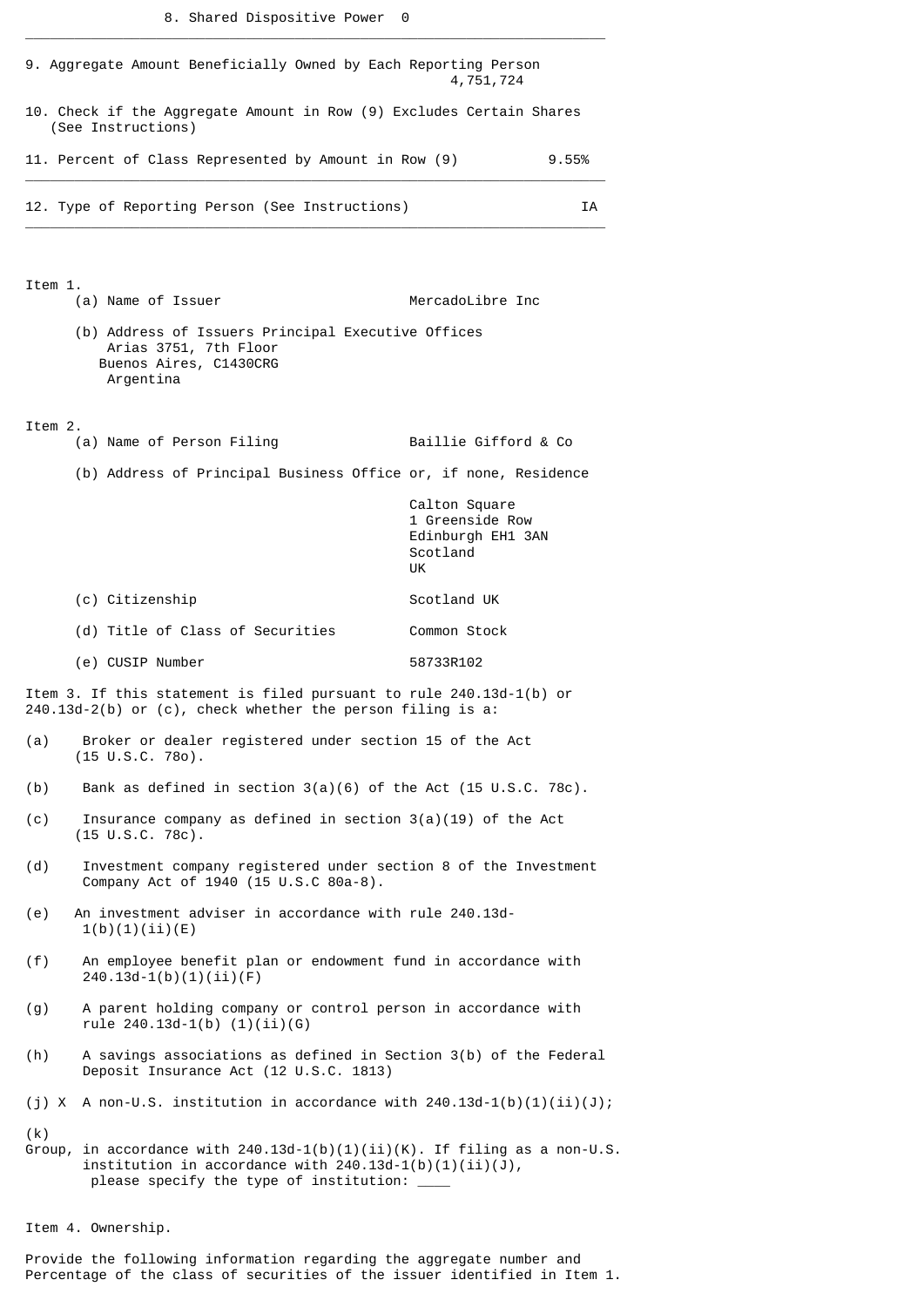(a) Amount beneficially owned: see row (9) on page 2.

(b) Percent of Class: see row (11) on page 2.

(c) Number of shares as to which the person has: (i) Sole power to vote or to direct the vote

- See row (5) on page 2.
- (ii) Shared power to vote or to direct the vote See row (6) on page 2
- (iii) Sole power to dispose or to direct the disposition of See row (7) on page 2
- (iv) Shared power to dispose or to direct the disposition of See row (8) on page 2

Item 5. Ownership of Five Percent or Less of a Class

If this statement is being filed to report the fact that as of the date hereof the reporting person has ceased to be the beneficial owner of more than five percent of the class of securities, check the following. [ ]

Not applicable.

Item 6. Ownership of More than Five Percent on Behalf of Another Person.

Securities reported on this Schedule 13G as being beneficially owned by Baillie Gifford & Co. are held by Baillie Gifford & Co. and/or one or more of its investment adviser subsidiaries, which may include Baillie Gifford Overseas Limited, on behalf of investment advisory clients, which may include investment companies registered under the Investment Company Act, employee benefit plans, pension funds or other institutional clients.

Item 7. Identification and Classification of the Subsidiary Which Acquired the Security Being Reported on By the Parent Holding Company

Not applicable.

Item 8. Identification and Classification of Members of the Group

Not applicable.

Item 9. Notice of Dissolution of Group

Not applicable.

Item 10. Certification

By signing below I certify that, to the best of my knowledge and belief:

- the securities referred to above were acquired and are held in the ordinary course of business and were not acquired and are not held for the purpose of or with the effect of changing or influencing the control of the issuer of the securities and were not acquired and are not held in connection with or as a participant in any transaction having that purpose or effect. - the foreign regulatory scheme applicable to investment advisers is

substantially comparable to the functionally equivalent U.S. institution(s). I also undertake to furnish the Commission staff, upon request,

information that would otherwise be disclosed in a Schedule 13D.

**SIGNATURE** 

After reasonable enquiry and to the best of my knowledge and belief, I certify that the information set forth in this statement is true, complete and correct

11 January 2021

\_\_\_\_\_\_\_\_\_\_\_\_\_\_\_\_\_\_\_\_\_\_\_\_\_\_\_\_\_\_\_\_

\_\_\_\_\_\_\_\_\_\_\_\_\_\_\_\_\_\_\_\_\_\_\_\_\_\_\_\_\_\_\_\_\_\_\_\_\_\_\_

Date

James Easton

Signature

James Easton